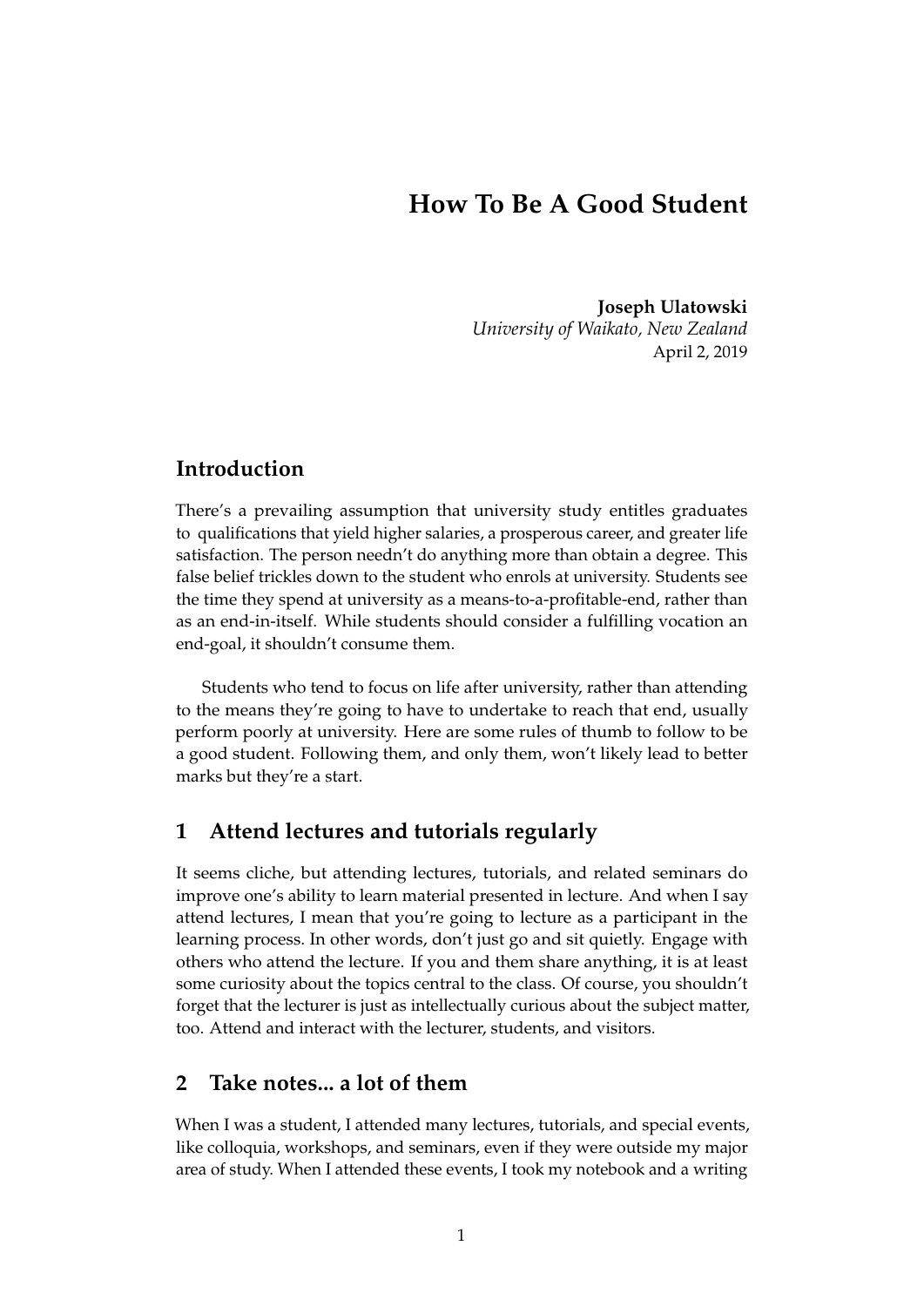instrument. If someone raised an important question, challenge, criticism, or an interesting point, I would write it down. If the lecturer summarised a position in class, I would write it in my notebook. Besides that, I would jot down not only what the instructor or tutor, or other students, said but I would also provide myself with memos to return to a text that might clarify what the instructor or tutor was saying. Class content likely depends on what was in the reading, so taking notes functions as a guidebook for learning the material appearing in the required or recommended text.

Taking notes isn't restricted to the classroom. One should actively engage with the class' reading assignments outside the classroom by outlining the main argument of the text, as well as the auxiliary arguments that serve to support it, before the lecturer explains it during lecture. Take notes when you're reading a text. In fact, it might even be a good idea to take notes in the margins of the text itself. Doing so provides you with a means of returning to the text later in order to better comprehend the material presented in the text. More information about reading a philosophy text is provided elsewhere on this website, so check it out, too.

#### **3 Readings are Important!**

The lecturer has likely assigned a reading assignment for students to review prior to the lecture in which it is introduced. Read it... and then read it again. The material contained in the reading is probably unfamiliar enough (or difficult enough) that many readings are warranted.

People approach readings differently, and it really matters how one digests complicated material. For me, I scan the chapter or journal article, note section and subsection headings in order to try to glean the main points or even the main arc of the argument appearing in the reading. Then, I read the piece from start-to-finish, taking notes along the way, writing in the margins (marginalia), and underlining text in pencil. Usually, I put the article or chapter down for a few hours (or days – whichever is possible under the circumstances). When I return to the reading afresh, I review my notes and do a thorough reading of specific important sections. During the thorough reading, I rehearse how I would explain to others what the author argues.

#### **4 Review notes regularly**

It's not enough to take notes in lecture or while reading; review them. In fact, review them often. A good rule of thumb is for students to review the previous week's / lecture's notes just before the lecture that follows, and to review the lecture notes just following the lecture in which they were taken. If something doesn't look quite right to the student, then approach the lecturer with questions to clarify the notes you had taken in lecture. There's no use for taking notes if the student doesn't regularly return to them.